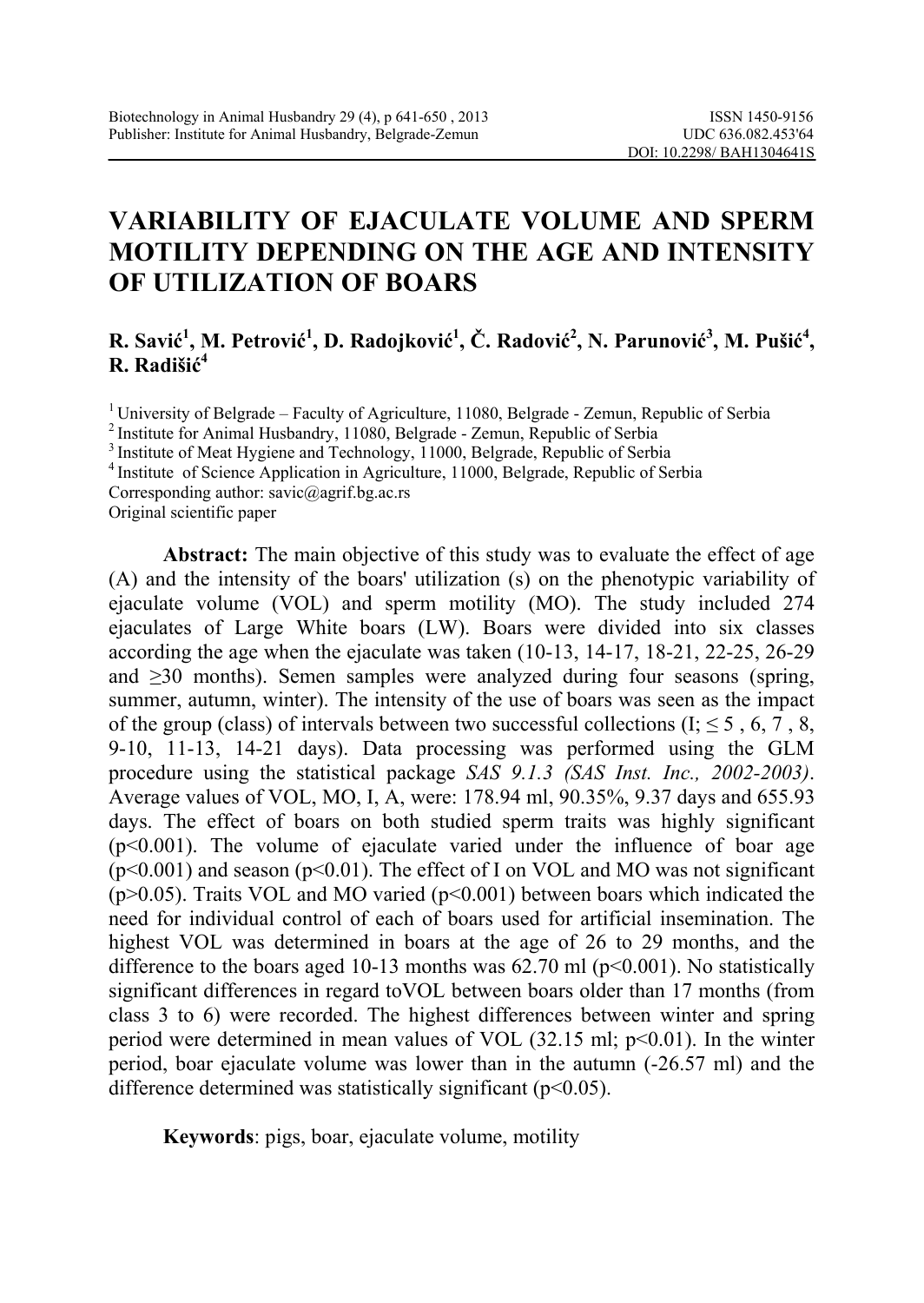#### **Introduction**

In modern pig production, artificial insemination has completely suppressed the natural mating, so that the evaluation of quantitative and qualitative characteristics of ejaculate is a standard procedure in breeding technology. Rating quantitative and qualitative characteristics of semen has high economic importance to the pig breeders *(Smital, 2010).*

In populations of pigs which are under continuous selection program there is a tendency for the better utilization of boars, good production performance, which is reflected in the preparation of a large number of doses per ejaculate of optimal fertile ability. In addition to sperm concentration, semen volume and sperm motility determine fertility of doses produced per ejaculate. Motility is the most important trait that affects fertilization capacity of sperm *(Feitsma, 2009)*. Rating motility of spermatozoa is the most important parameter of sperm *(Kunowska-Slósarz and Makowska, 2011).*

Variability of ejaculate volume and sperm motility is influenced by various genetic and paragenetic factors. Properties of boar sperm vary under the influence of breed, age, season, intensity of use, and other factors *(Stančić et al., 2003; Frangež et al., 2005; Okere et al., 2005; Wolf and Smital, 2009a; Wolf and Smital, 2009b; Kondracki et al., 2009; Smital, 2010; Kunowska-Slósarz and Makowska, 2011).*

The aim of this study was to determine how age, intensity of use of boars and annual season affect the phenotypic variability of ejaculate volume and sperm motility.

### **Material and methods**

The study included a total of 274 ejaculates from 6 boars of breed Large White (LW).

Ejaculates from boars grown under production conditions for a period of two years (October 2010 - September 2012) were examined. The data on the volume of ejaculate (VOL, ml) and sperm motility (MO %) of boars were used. Ejaculate volume was measured with an accuracy of  $\pm$  10 ml, and sperm motility evaluation was performed by a subjective method, observing the native sperm sample under a microscope with a standard magnification (visual score). The average number of ejaculates per boar was 45.67, and boars with less than five ejaculate were excluded from the analysis. Ejaculates with VOL below 50 ml or MO less than 70% were not included in the study. At each taking of ejaculate collection) the age of the boar was recorded, and the average age was calculated as the average of all ages at the individual collections of boars. Boars were divided into six classes according to their age when the ejaculate was taken (10-13, 14-17, 18-21, 22-25,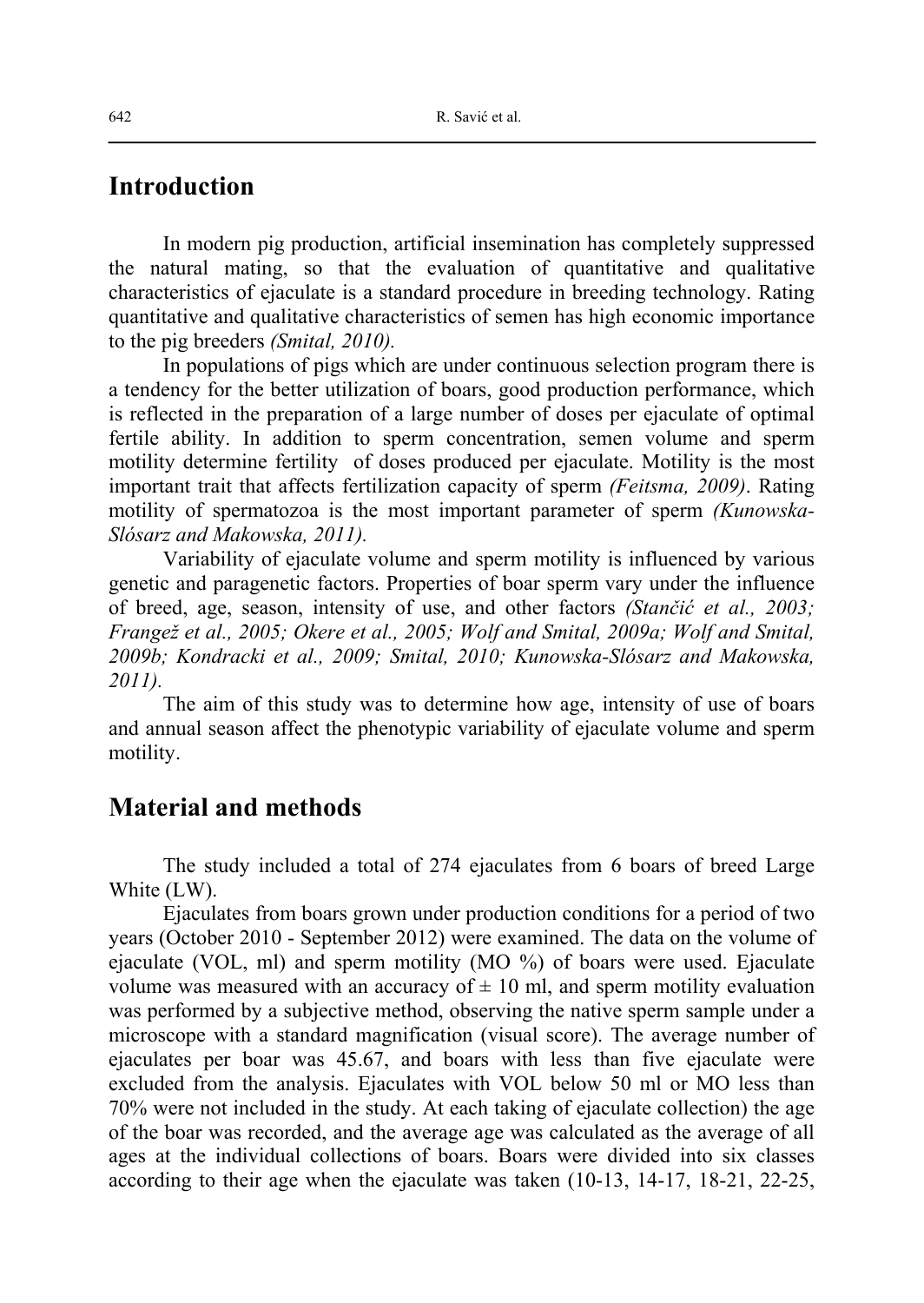26-29 and  $\geq$ 30 months). Semen samples were analyzed during four seasons of a year (spring, summer, autumn, winter). The intensity of the use of boars (I) was observed as the influence of groups (classes) of the interval between two successful collections ( $\leq 5$ , 6, 7, 8, 9-10, 11-13, 14-21 days). Ejaculates from boars that were preceded with the interval between two consecutive successful collections of 3 and 4 days, because of the small number, were attached to the group (class) of  $\leq$ 5 days.

Data analysis was performed using the GLM procedure using the statistical package *SAS 9.1.3 (SAS Inst. Inc., 2002-2003)*. The following statistical model was used:

$$
Y_{ijklm} = \mu + B_i + A_j + S_k + I_l + \varepsilon_{ijklm},
$$

where:  $Y_{ijklm}$ - observed sperm property,  $\mu$ - general population average, Bi- the effect of the boar ( $i=1,2,3,...,6$ ),  $A_i$ - the effect of boar age class ( $i=1,2,3,...,6$ ),  $S_k$ the effect of season  $(k=1,2,3,4)$ , I<sub>1</sub>- the effect of utilization intensity  $(1=1,2,3,..., 7)$ and ε*ijklm* – random error. Testing (comparison) of Least Square Means (LSMeans) values was done using t- test.

## **Results and discussion**

The mean age of studied boars was 655.93 days or 21.86 months (Table 1). The mean volume of ejaculates was 178.94 ml, sperm motility was 90.35%. The interval between successive collections of boars ranged from 3 to 21 days, or in average 9.37 days.

| Table 1. The average values $(X)$ and variability of studied properties of boar ejaculates |  |  |
|--------------------------------------------------------------------------------------------|--|--|
|--------------------------------------------------------------------------------------------|--|--|

| Variable                                         | NE  | $\overline{X}$ | <b>SD</b> | Min | Max  |
|--------------------------------------------------|-----|----------------|-----------|-----|------|
| Volume of ejaculates (VOL, ml)                   | 274 | 178.94         | 51.30     | 50  | 300  |
| Motility $(MO, %)$                               | 274 | 90.35          | 5.69      | 70  | 100  |
| Interval between successive collections (I, day) | 274 | 9.37           | 3.79      |     | 21   |
| Age of boars of the collection (A, day)          | 274 | 655.93         | 239.33    | 289 | 1628 |

NE- Number of ejaculates; SD- Standard Deviations; Min- Minimum; Max- Maximum

The average value for VOL of ejaculate in this study was lower compared to the research by *Kunowska-Slósarz and Makowska (2011)* 178.94 compared to 255.25 ml) for the same breed of boars. In regard to MO, the average value in the present paper was higher (+11.20%) compared to the value obtained by aforementioned authors. The high average value of MO in this study was the result of exclusion of ejaculates with value below 70%, and subjectivity in the visual assessment of sperm motility in the ejaculate. In the study by *Sutkevičiené and*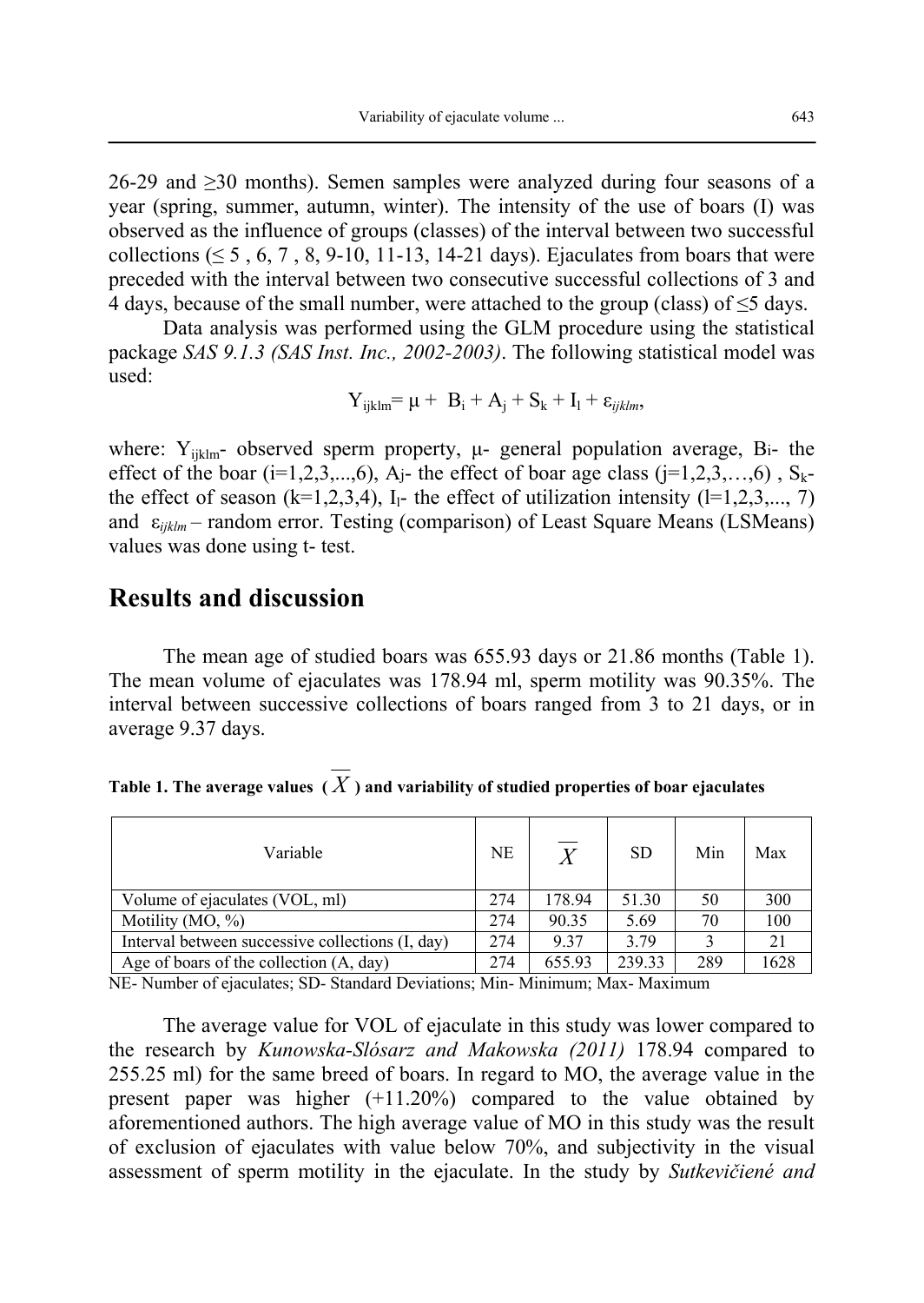*Žilinkas (2004)*, the average age of the boars was 18.79±5.59 months, with an average volume of ejaculate from 261.60±134.25ml, and the percentage of subjective sperm motility of 71.49±6.42%.

The impact of factors on varying of sperm properties is presented in Table 2. Calculated coefficients of determination indicated that the variability of the VOL compared to the MO, can be explained to a greater extent as influenced by factors observed.

Both properties of sperm varied under the influence of boars  $(B, p \le 0.001)$ , indicating a need for individual control of each of boars used for artificial insemination. Unlike the MO whose variability was not influenced by other observed factors, the VOL varied under the influence of age  $(A, p<0.001)$ , and the season (S,  $p<0.01$ ). The intensity of use of boars (I,  $p>0.05$ ) did not significantly affect the variability of VOL and MO in sperm.

|  |  |  |  |  | Table 2. Effect of variables included in the model |
|--|--|--|--|--|----------------------------------------------------|
|--|--|--|--|--|----------------------------------------------------|

|                                             | Semen traits |       |     |       |
|---------------------------------------------|--------------|-------|-----|-------|
| Variable                                    |              | VOL   | МO  |       |
|                                             |              | $R^2$ |     | $R^2$ |
| Boars (B)                                   | $***$        |       | *** |       |
| Classes of age of boars $(A)$               | ***          | 0.361 | ns  | 0.143 |
| Season (S)                                  | $***$        |       | ns  |       |
| Interval between successive collections (I) | ns           |       | ns  |       |

VOL- Volume of ejaculates; MO- Motility; R²- Coefficient of determination; \*\*- p<0.01; \*\*\*- p<0.001

The results of this study pertaining to the significance of the factors included in the model are partly consistent with the research of *Smital (2010)* in which all the studied factors (breed-center, year, month, and year x month, boar age, interval between collections and boars) have influenced  $(p<0.001)$  all the analyzed properties of the sperm.

Both studied properties of sperm varied between boars (Table 3). Boar number 4 had the highest VOL, and the difference compared to the boars number 2 and 3, was  $41.57$  and  $31.57$  ml, respectively ( $p<0.001$ ). The difference between boars with the highest and lowest MO (boars 6 and 5) was  $8.86\%$  (p<0.01). Boar 5 had lower average sperm motility than boars 4 and 2 (-8.38 and -8.69%). The differences established between the mean values of MO between stated boars were highly statistically significant  $(p<0.01)$ .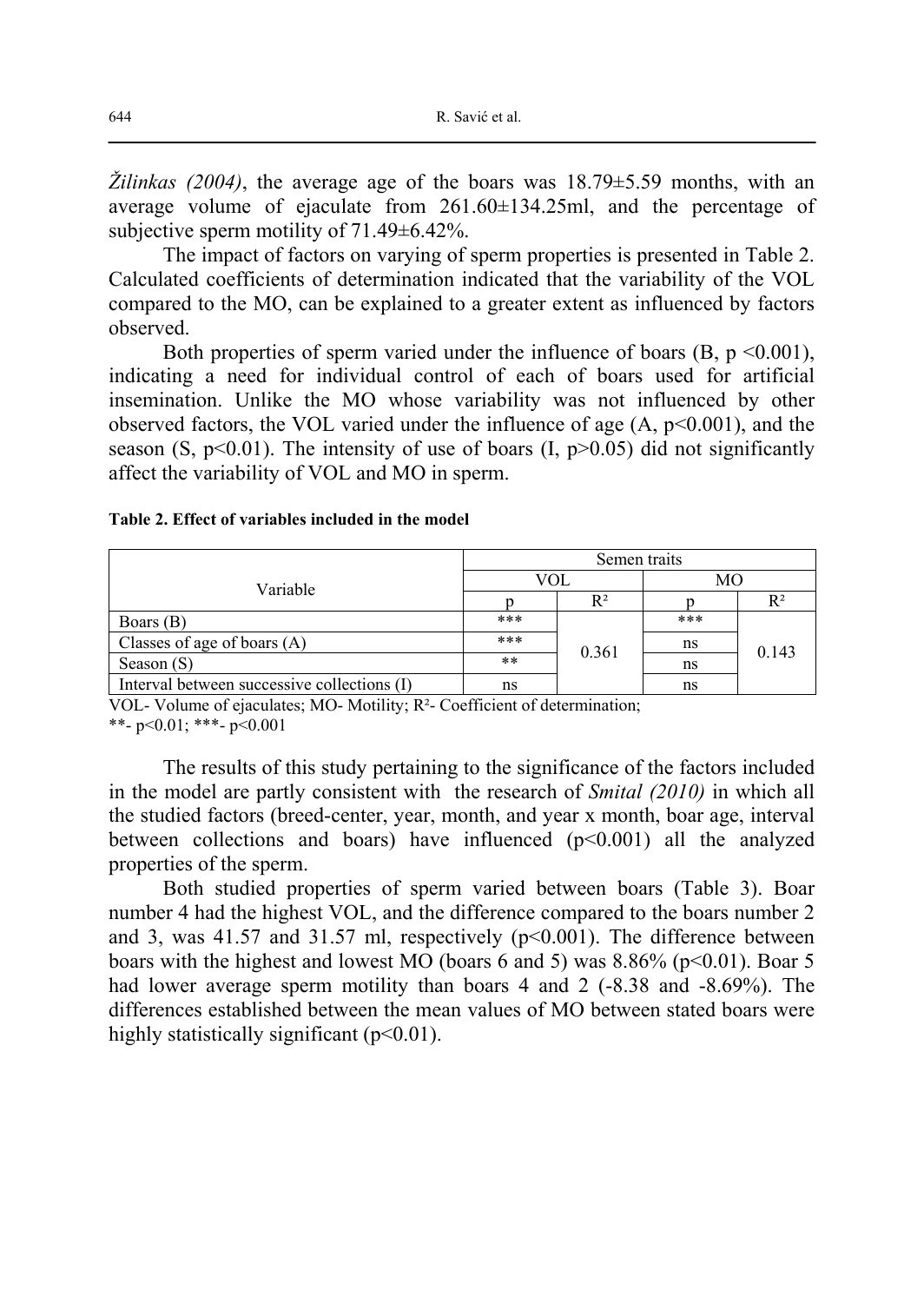| <b>Boars</b> | $LSMeans \pm SE$               |                                  |  |
|--------------|--------------------------------|----------------------------------|--|
|              | $VOL$ (ml)                     | MO(%)                            |  |
|              | $169.03 \pm 9.31$              | $90.19 \pm 1.20$                 |  |
|              | $156.79 \pm 7.06$ <sup>A</sup> | 91.69 $\pm$ 0.91 <sup>Aa</sup>   |  |
|              | $166.79 \pm 5.05^{\text{A}}$   | $88.71 \pm 0.65^{\text{a}}$      |  |
|              | $198.36 \pm 4.63$ <sup>B</sup> | $91.38 \pm 0.60^{b, \text{ Aa}}$ |  |
|              | $170.42 \pm 16.29$             | $83.00 \pm 2.09$ <sup>Bb</sup>   |  |
|              | $179.81 \pm 8.09$              | 91.86 $\pm$ 1.04 $\overline{A}$  |  |

**Table 3. Effect of boars on semen properties** 

VOL- Volume of ejaculates; MO- Motility; a, b-  $p<0.05$ ; Aa, Bb-  $p<0.01$ ; A, B-  $p<0.001$ 

If both properties are observed, the highest number of doses with an average motility of spermatozoa of 91.38% was possible to produce from ejaculates taken from boar 4.

The lowest VOL of ejaculate (Table 4) was at the age of boars of 10-13 months (class 1). Lower mean values of the volume of ejaculate (from 134.59 to 169.97 ml) were observed in age classes 1 to 3 (boars at the age of 10 to 21 months), higher values (from 191.04 to 197.29 ml) were observed in the class of 4 to 6 (boars at the age of over 21 months).

The main reason for the increase of VOL with the age of boars is increase in the size and mass of the testes, causing increase in the production of sperm. According *Kanokwan (2011)* one of the reasons for increasing sperm production from a biological point of view is the increase in the number of Sertoli cells in the testes. According to *Ford et al. (2006)* the primary factor in daily sperm production is the number of Sertoli cells, which is associated with the testicular mass. The highest VOL was determined in boars at the age of 26 to 29 months, and the difference compared to the boars aged 10-13 months was 62.70 ml  $(p<0.001)$ . Boars of age group 2 had lower average volume of ejaculate compared to boars in group 4 (-36.66 ml,  $p<0.05$ ), group 6 (-39.55 ml,  $p<0.05$ ) and group 5 (-42.91 ml, p<0.001). No statistically significant differences were established in VOL between boars older than 17 months (from class 3 to 6). In populations of pigs which are in a program of continuous selection and breeding, due to high selection pressure, boars are commonly used in the reproduction for 6-8 months, so they do not achieve maximum VOL values. In regard to MO, there were no statistically significant differences ( $p > 0.05$ ) in mean values between the age groups of boars.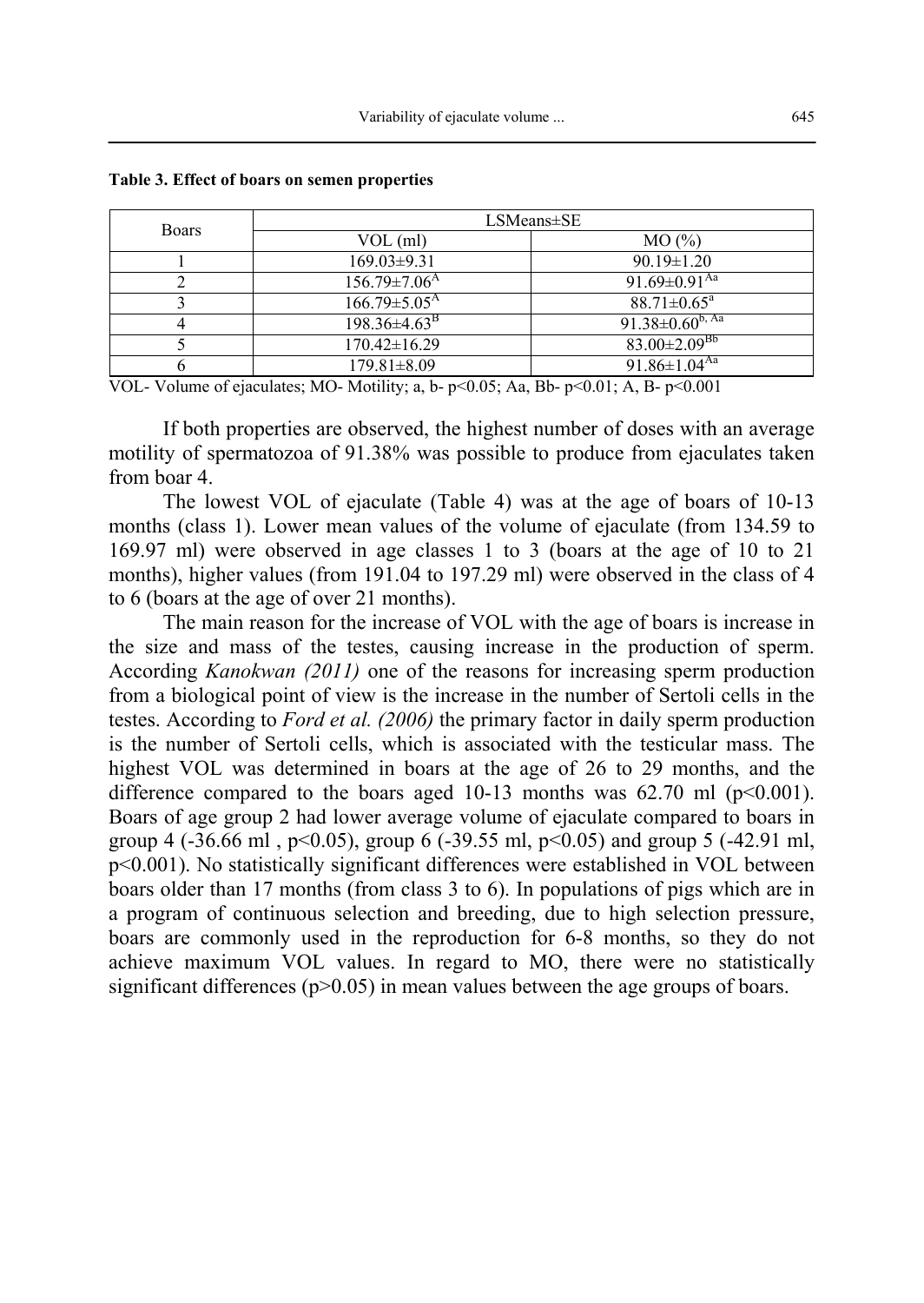| Age of the boars |           | $LSMeans \pm SE$                |                  |
|------------------|-----------|---------------------------------|------------------|
| Classes          | Month     | VOL (ml)                        | MO(%)            |
|                  | $10-13$   | $134.59 \pm 10.25$ <sup>A</sup> | $89.92 \pm 1.32$ |
|                  | 14-17     | $154.38 \pm 8.34^{4,AA}$        | $90.46 \pm 1.08$ |
|                  | 18-21     | $169.97 \pm 7.05$               | $87.87 \pm 0.91$ |
|                  | $22 - 25$ | $191.04 \pm 7.30^{B.6}$         | $88.27 \pm 0.94$ |
|                  | $26 - 29$ | $197.29 \pm 8.53^{B, BB}$       | $89.54 \pm 1.10$ |
|                  | $\geq 30$ | $193.93 \pm 7.79^{B, b}$        | $90.77 \pm 1.00$ |

| Table 4. Least Square Means values and differences between classes of age of the boars |  |  |  |
|----------------------------------------------------------------------------------------|--|--|--|
|----------------------------------------------------------------------------------------|--|--|--|

VOL- Volume of ejaculates; MO- Motility; a, b- p<0.05; A, B i AA, BB- p<0.001

There is a tendency of increase of ejaculate volume with increasing age of boars. Similar conclusions have been made in the study by *Stančić et al.(2003), Banaszewska and Kondracki (2012).* Ejaculate volume increases until the age of about two years, and remains more or less constant *(Wolf and Smital, 2009a; Wolf and Smital, 2009b)*, so that our research was in accordance with the research of these authors, since the higher VOL values were observed in boars older than 21 months. The results of this study are consistent with research results of *Smital (2009),* in which an increase of sperm parameters with age boars was observed, but achieving of the maximum values of the parameters of boar semen was at the age of 3.5 years.

The results of the present study pertaining to the effect of boar age on MO are consistent with the research of *Šerniené et al. (2002)* in which the differences between the age groups of boars were recorded, but not significant.

The effect of the season on the variability of VOL was highly significant (Table 2,  $p<0.01$ ), and LSMean values during different seasons, according the analyzed properties of the sperm, are presented in Table 5.

The highest VOL was in the summer period (187.34±7.75 ml), and lowest in the winter period  $(155.19 \pm 6.37 \text{ ml})$ . The highest difference in mean values was recorded between these two annual seasons  $(32.15 \text{ ml}; \text{p} < 0.01)$ . In winter the volume of ejaculates was lower than in the autumn (-26.57 ml) and observed difference was statistically significant  $(p<0.05)$ . Low value of VOL during winter may be due to inadequate housing conditions caused by low temperatures. The lowest MO was during the winter period (88.58%), but when it comes to the variability of these properties, the differences between seasons were not significant.

| Table 5. Effect of season on variability of the semen traits |  |  |
|--------------------------------------------------------------|--|--|
|                                                              |  |  |

**Table 5. Effect of season on variability of the semen traits** 

| Season | $LSMeans \pm SE$                |                  |  |
|--------|---------------------------------|------------------|--|
|        | $VOL$ (ml)                      | MO(%)            |  |
| Spring | $169.85\pm 6.33$                | $89.50 \pm 0.81$ |  |
| Summer | $187.34 \pm 7.75$ <sup>Aa</sup> | $89.10 \pm 1.00$ |  |
| Autumn | $181.76 \pm 7.29$ <sup>a</sup>  | $90.71 \pm 0.94$ |  |
| Winter | $155.19 \pm 6.37^{Bb, b}$       | $88.58 \pm 0.82$ |  |

VOL- Volume of ejaculates; MO- Motility; a, b- p<0.05; Aa, Bb- p<0.01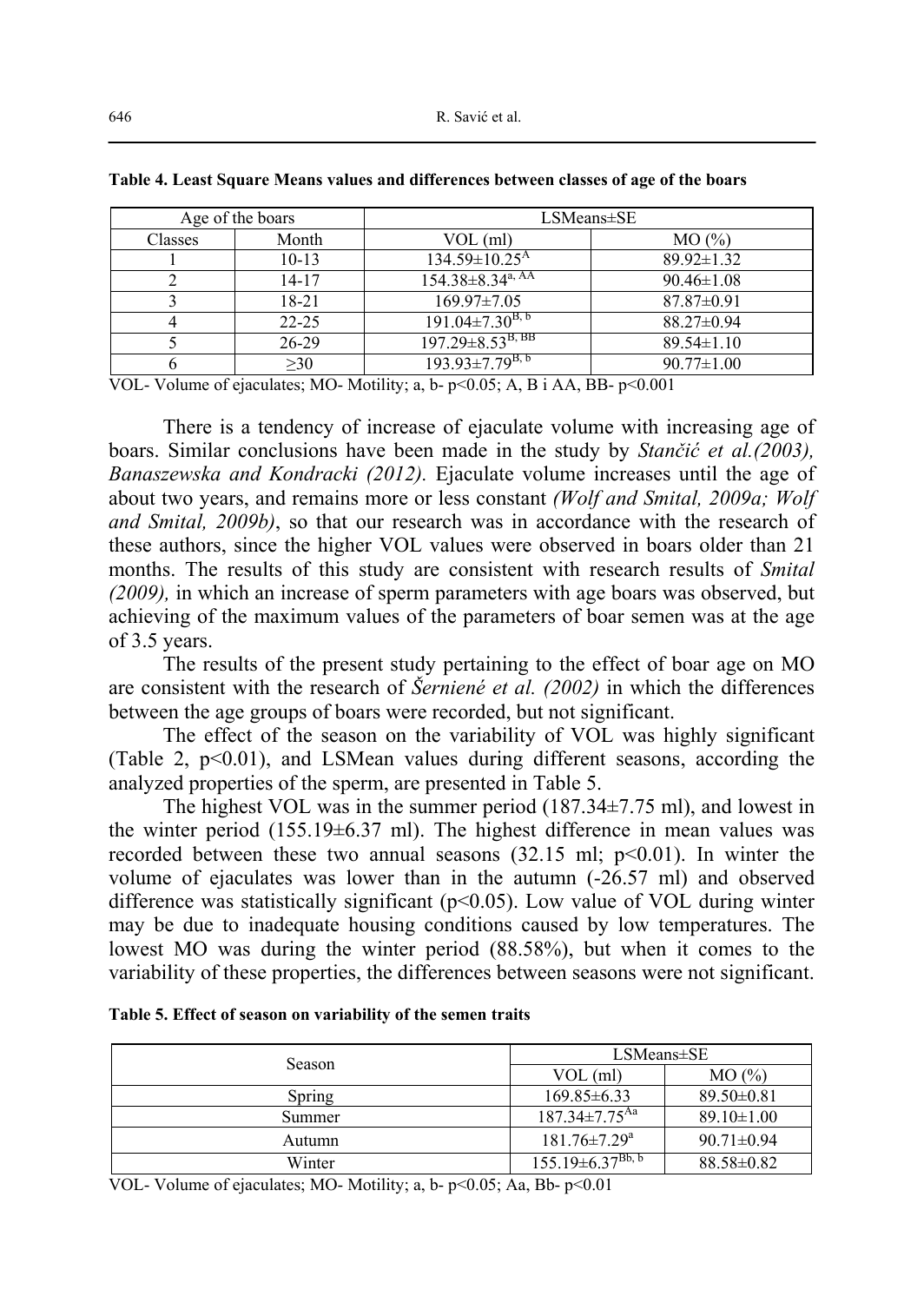The results of this study, which related to the value of the VOL in the spring period (169.85 ml), and which was below the annual average (178.94 ml), are partially similar to studies by *Okere et al. (2005), Kondracki et al. (2009), Wolf and Smital (2009a)*, who established, in the spring, the lowest volume of ejaculate in the studied breeds. Partial similarity is also with the results of research *Kunowska-Slósarz and Makowska (2011),* given that in the study of the authors in the period January-June VOL values determined were below the annual average, and above average values from August to December.

In Table 6, LSMean values are presented according to groups (classes) of the interval between two successful collections. There were differences between the groups (classes) but they were not significant  $(p>0.05)$ . A small number of ejaculate that were preceded by the interval between two consecutive successful collections of three or four days contributed to a reduction in the variability of sperm properties influenced by this factor.

|                                                  | LSMeans±SE        |                  |  |
|--------------------------------------------------|-------------------|------------------|--|
| Interval between successive collections (I, day) | $VOL$ (ml)        | MO(%)            |  |
| $\leq$ 5                                         | $159.65\pm8.80$   | $88.34 \pm 1.13$ |  |
|                                                  | $182.30 \pm 7.88$ | $89.80 \pm 1.01$ |  |
|                                                  | $173.91 \pm 8.37$ | $89.16 \pm 1.07$ |  |
|                                                  | 175.94±7.15       | $89.23 \pm 0.92$ |  |
| $9-10$                                           | $169.47\pm 6.26$  | $89.91 \pm 0.80$ |  |
| 11-13                                            | 173.97±7.05       | $89.66 \pm 0.91$ |  |
| 14-21                                            | 179.50±7.67       | $90.21 \pm 0.99$ |  |

**Table 6. Effect of the interval between successive collections (I)** 

VOL- Volume of ejaculates; MO- Motility

Contrary to the present study, in the research carried out by *Frangež et al. (2005)*, the differences in the characteristics between the sperm of different frequencies of use of boars were established. The research by *Wolf and Smital (2009a)* has shown small increase in ejaculate VOL with extension of I from two to seven days, while for longer intervals changes were insignificant, and small changes have been observed when it comes to the variability of MO.

### **Conclusion**

Variability in the ejaculate VOL compared to the MO can be largely explained by the influence of the analyzed factors .

Ejaculate volume varied under the influence of boars  $(B, p< 0.001)$ , age  $(A, p< 0.001)$  $p<0.001$ ), and the season (S,  $p<0.01$ ). MO variability was only under a significant effect of boars (B,  $p < 0.001$ ). The intensity of use of boars (I,  $p > 0.05$ ) in this study did not show a significant effect on the studied properties of semen.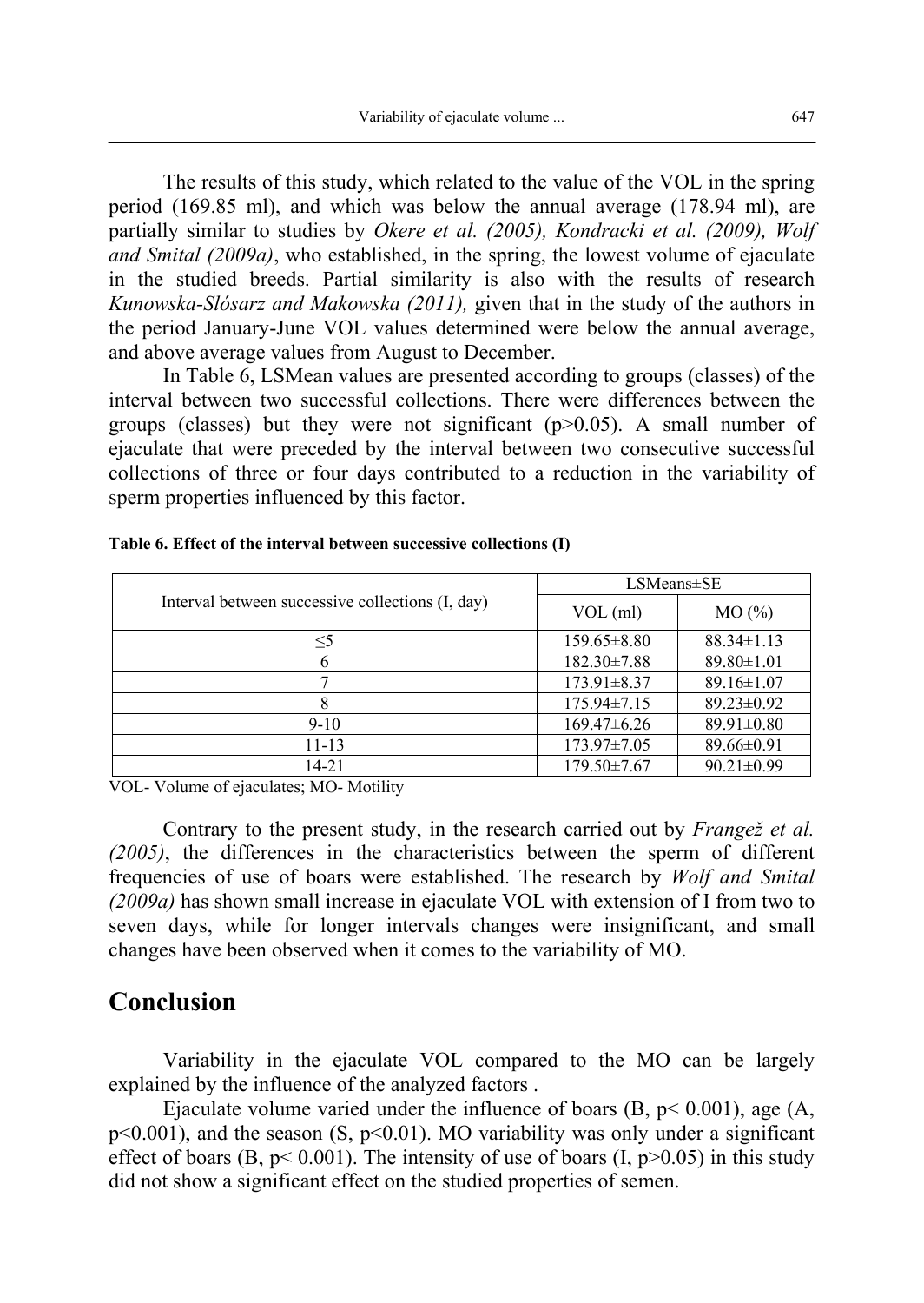Variability between boars in the studied traits of sperm is high, indicating the need for individual control of each of boars used for artificial insemination.

There is a tendency of VOL increase with the age of boars. No statistically significant differences were determined between VOL values of boars older than 17 months (from class 3 to 6). However, given that in the selected population of pigs, boars are used in the reproduction for 6 to 8 months, this tendency has no practical significance.

Given that there are differences in the VOL according to seasons, it is necessary to provide boars during the year with the adequate housing conditions and optimum microclimate parameters.

### **Acknowledgements**

Research was financed by the Ministry of Education, Science and Technological Development of Republic of Serbia, project TR 31081.

## **Varijabilnost volumena ejakulata i pokretljivosti spermatozoida u zavisnosti od starosti i intenziteta korišćenja nerasta**

*R. Savić, M. Petrović, D. Radojković, Č. Radović, N. Parunović, M. Pušić, R. Radišić*

#### **Rezime**

Osnovni cilj istraživanja bio je da se oceni uticaj starosti (A) i intenziteta korišćenja nerasta (I) na fenotipsku varijabilnost volumena ejakulata (VOL) i pokretljivosti spermatozoida (MO). Istraživanjem je bilo obuhvaćeno 274 ejakulata nerasta rase veliki jorkšir (LW). Nerasti su prema starosti kada je uzet ejakulat podeljeni u šest klasa (10-13, 14-17, 18-21, 22-25, 26-29 i ≥30 meseci). Ejakulati su analizirani tokom četiri godišnje sezone (proleće, leto, jesen, zima). Intenzitet korišćenja nerasta posmatran je kao uticaj grupe (klase) intervala između dva uspešna skoka (I; ≤5, 6, 7, 8, 9-10, 11-13, 14-21 dan). Obrada podataka izvršena primenom GLM procedure uz pomoć statističkog paketa *SAS 9.1.3 (SAS Inst. Inc., 2002-2003)*.

Prosečne vrednosti VOL, MO, I, A bile su: 178,94 ml, 90,35%, 9,37 dana i 655,93 dana. Uticaj nerasta na obe ispitivane osobine sperme bio je vrlo visoko značajan (p<0,001). Volumen ejakulata varirao je pod uticajem starosti nerasta (p<0,001) i sezone (p<0,01). Uticaj I na VOL i MO nije bio značajan (p>0,05). Osobine VOL i MO varirale su (p<0,001) između nerasta što ukazuju na potrebu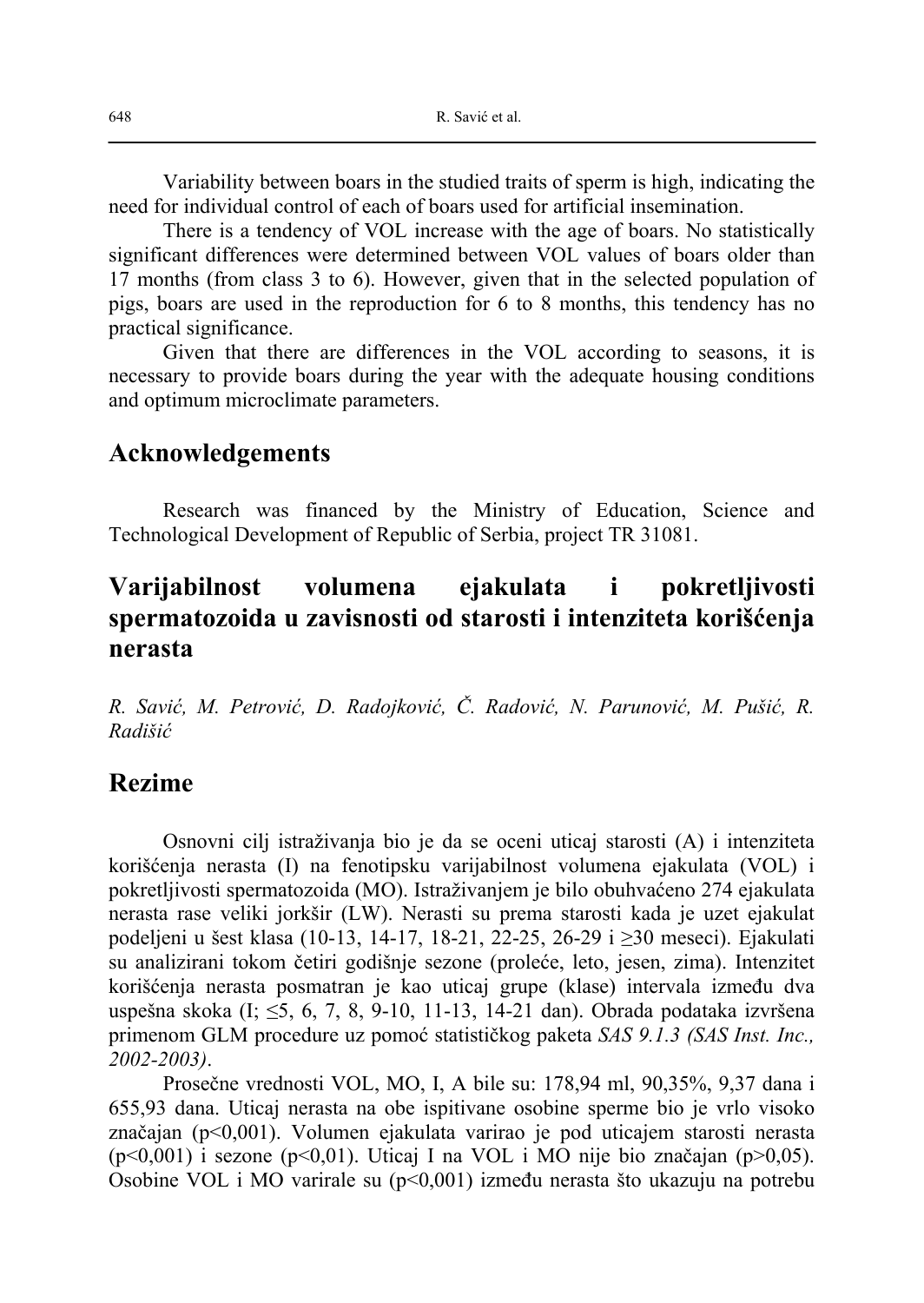individualne kontrole svakog nerasta koji se koristi za veštačko osemenjavanje. Najveći VOL utvrđen je kod nerasta pri uzrastu od 26 do 29 meseci, a razlika u odnosu na neraste uzrasta 10-13 meseci bila je 62,70 ml (p<0,001). Nisu ustanovljene statistički značajne razlike VOL izmedju nerasta starijih od 17 meseci (od klase 3 do 6). Izmedju zimskog i letnjeg perioda godine utvrdjena je najveća razlika srednjih vrednosti VOL (32,15 ml; p<0,01). U zimskom periodu volumen ejakulata nerasta bio je manji nego u toku jeseni (-26,57 ml) i utvrdjena razlika je bila statistički značajna (p<0,05).

## **References**

BANASZEWSKA D., KONDRACKI S. (2012): An assessment of the breeding maturity of insemination boars based on ejaculate quality changes. Folia Biologica (Kraków), 60, 3-4, 151-162.

FEITSMA H. (2009): Artificial insemination in pigs, research and developments in the Netherlands, a review. Acta scientiae veterinariae, 37, 1, 61-71.

FORD J.J., McCOARD S.A., WISE T.H., LUNSTRA D.D., ROHRER G.A. (2006): Genetic variation in sperm production. Control of pig reproduction VII: Proceedings of the Seventh International Conference on Pig Reproduction, Kerkrade, the Netherlands, June 2005/ edited by C.J. Ashworth and R.R. Kraaling, Nottingham, U. K.: Nottingham University Press, 99-112.

FRANGEŽ R., GIDER T., KOSEC M. (2005): Frequency of boar ejaculate collection and its influence on semen quality, pregnancy rate and litter size. Acta vet. Brno, 74, 265-273.

KANOKWAN K. (2011): Association and expression study of CD9, PLCz and COX-2 as candidate genes to improve boar sperm quality and fertility traits. Institut für Tierwissensechaften, Abt. Tierzucht und Tierhaltung der Rheinischen Friedrich-Wilhelms- Universität Bonn. Inaugural-Dissertation.

KONDRACKI S., WYSOKIŃSKA A., KOWALEWSKI D., MUCZYŃSKA E., ADAMIAK A. (2009): Season's influence on the properties of male domestic pig semen. Rozprawy naukowe Pope John Paul II State School of Higher Vocational Education in Biała Podlaska, 3**,** 177-187.

KUNOWSKA-SLÓSARZ M., MAKOWSKA A. (2011): Effect of breed and season on the boar's semen characteristics. Annals of Warsaw University of life sciences- SGGW, Animal Science, 49, 77-86.

OKERE C., JOSEPH A., EZEKWE M. (2005): Seasonal and genotype variations in libido, semen production and quality in artificial insemination boars. Journal of animal and veterinary advances, 4, 10, 885-888.

SAS INST. INC. (2002-2003): The SAS System for Windows, Cary, NC.

SMITAL J. (2009): Effects influencing boar semen. Animal reproduction, 110, 3, 335-346. *(abstract)*